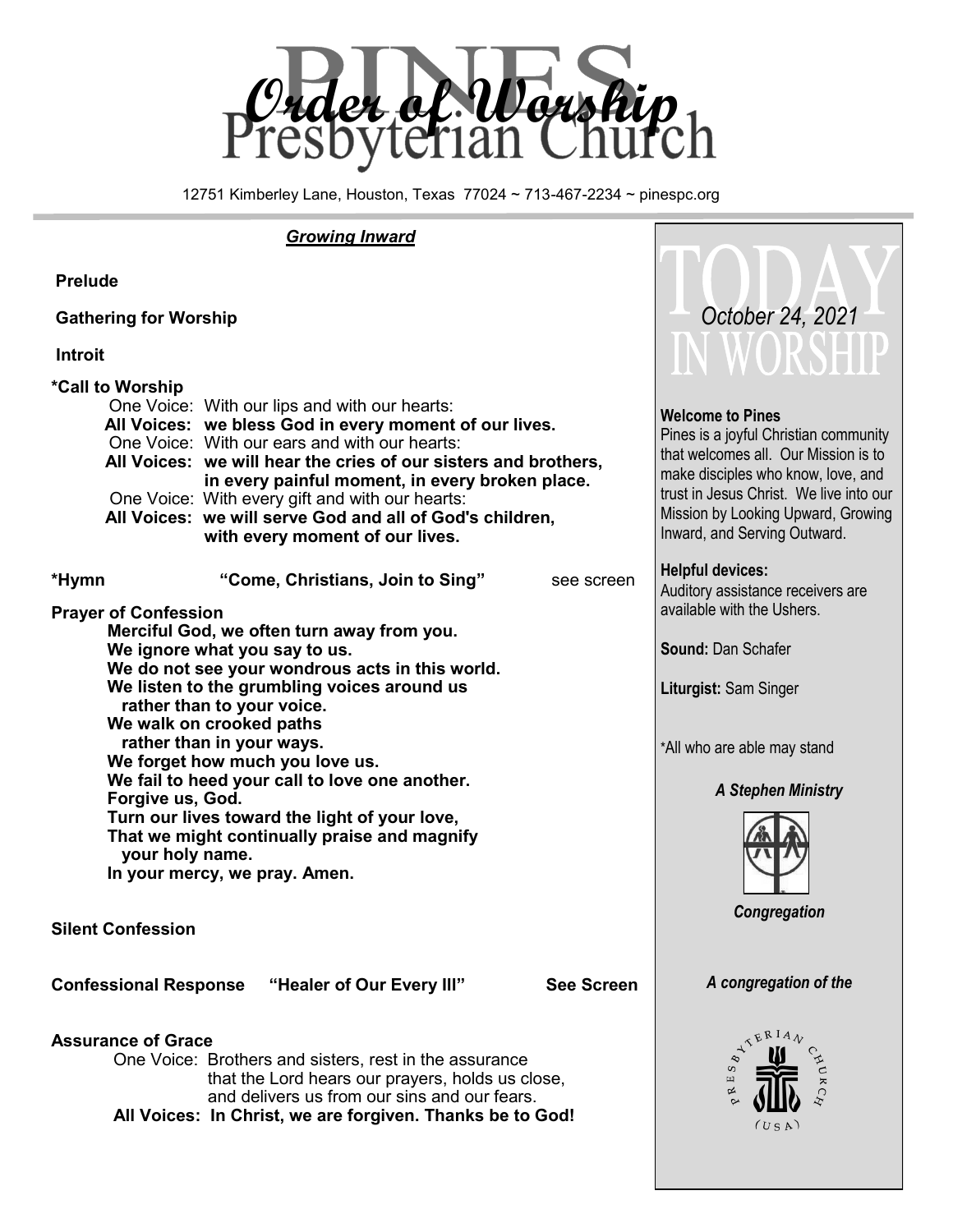| <b>Children's Message</b>                                                                                                                                                                                                                                                                                                                                                                                                                                                                                                                                                                                                                                                                                                                                                                                            | <b>Pray for the People of Pines</b>                                                                                                                                                                     |                |                                                                                                  |                                                                                                |  |
|----------------------------------------------------------------------------------------------------------------------------------------------------------------------------------------------------------------------------------------------------------------------------------------------------------------------------------------------------------------------------------------------------------------------------------------------------------------------------------------------------------------------------------------------------------------------------------------------------------------------------------------------------------------------------------------------------------------------------------------------------------------------------------------------------------------------|---------------------------------------------------------------------------------------------------------------------------------------------------------------------------------------------------------|----------------|--------------------------------------------------------------------------------------------------|------------------------------------------------------------------------------------------------|--|
| Jesus loves me this I know, for the bible tells me so.<br>Little ones to him belong, they are weak, but he is strong.<br>Yes, Jesus loves me, yes Jesus loves me.<br>Yes, Jesus loves me, the bible tells me so.                                                                                                                                                                                                                                                                                                                                                                                                                                                                                                                                                                                                     |                                                                                                                                                                                                         |                | Norma Bender<br>Jean Breitenwischer<br><b>Barbara Caffall</b><br>Virginia Smith<br>Carolyn Craig | Nancy Watler<br><b>Morriss Partee</b><br>Darlene Wendt<br>Barbara Youngflesh<br>Larry Greenlee |  |
|                                                                                                                                                                                                                                                                                                                                                                                                                                                                                                                                                                                                                                                                                                                                                                                                                      | <b>Looking Upward</b>                                                                                                                                                                                   |                | Bob Symon<br>Liz Buelow                                                                          | Barbara Greenlee<br>Linda Carlson                                                              |  |
| <b>First Reading</b>                                                                                                                                                                                                                                                                                                                                                                                                                                                                                                                                                                                                                                                                                                                                                                                                 |                                                                                                                                                                                                         | Mark 10:46-52  | Karen MacAllister                                                                                |                                                                                                |  |
| <b>Anthem</b>                                                                                                                                                                                                                                                                                                                                                                                                                                                                                                                                                                                                                                                                                                                                                                                                        |                                                                                                                                                                                                         |                |                                                                                                  |                                                                                                |  |
| <b>Sermon</b>                                                                                                                                                                                                                                                                                                                                                                                                                                                                                                                                                                                                                                                                                                                                                                                                        | "Dare I Ask"                                                                                                                                                                                            | Rev. Andy Gans |                                                                                                  |                                                                                                |  |
| *Hymn                                                                                                                                                                                                                                                                                                                                                                                                                                                                                                                                                                                                                                                                                                                                                                                                                | "Open My Eyes, That I May See"                                                                                                                                                                          | See Screen     | <b>Pray for Friends in Mission</b>                                                               |                                                                                                |  |
|                                                                                                                                                                                                                                                                                                                                                                                                                                                                                                                                                                                                                                                                                                                                                                                                                      | <b>Serving Outward</b>                                                                                                                                                                                  |                | Joy Kreider<br>Ken and Judy McDyer                                                               |                                                                                                |  |
| *Saying What We Believe<br>We believe in God--the Father, Son and Holy Spirit,<br>who gathers, protects and cares for the church.<br>We believe the church is one worldwide communion of saints,<br>called from the entire human family.<br>We believe the church is the single community of believers,<br>reconciled with God and with one another.<br>We believe that through the working of God's Spirit,<br>unity is a binding force and also that we must seek this unity,<br>which must become visible to the world.<br>We believe that the sin of division,<br>separation and hatred between people and groups<br>has been conquered by Christ.<br>We commit ourselves to protecting the unity<br>of the church universal.<br>We pledge to make this unity active in all of our words,<br>thoughts and deeds. | <b>Pray for Pines Members</b><br>in the Military<br>Olivia Williams (Army)<br>Noah Youngflesh (Air Force)                                                                                               |                |                                                                                                  |                                                                                                |  |
| *Gloria Patri<br>Glory be to the Father, and to the Son, and to the Holy Ghost;<br>As it was in the beginning, is now and ever shall be, world without end.                                                                                                                                                                                                                                                                                                                                                                                                                                                                                                                                                                                                                                                          | The Lord's Prayer<br>Our Father, who art in heaven,<br>hallowed be thy name. Thy<br>kingdom come, thy will be done, on<br>earth as it is in heaven. Give us this<br>day our daily bread; and forgive us |                |                                                                                                  |                                                                                                |  |
| Prayer of the People and The Lord's Prayer                                                                                                                                                                                                                                                                                                                                                                                                                                                                                                                                                                                                                                                                                                                                                                           |                                                                                                                                                                                                         |                | our debts, as we forgive our                                                                     |                                                                                                |  |
| *Hymn                                                                                                                                                                                                                                                                                                                                                                                                                                                                                                                                                                                                                                                                                                                                                                                                                | "Open the Eyes of My Heart"                                                                                                                                                                             | See Screen     | debtors; and lead us not into<br>temptation, but deliver us from evil.                           |                                                                                                |  |
| For thine is the kingdom and the<br>*Charge and Benediction<br>power and the glory, forever.                                                                                                                                                                                                                                                                                                                                                                                                                                                                                                                                                                                                                                                                                                                         |                                                                                                                                                                                                         |                |                                                                                                  |                                                                                                |  |
| *Benediction Response "Go Ye Believers into the World"<br>See Screen                                                                                                                                                                                                                                                                                                                                                                                                                                                                                                                                                                                                                                                                                                                                                 |                                                                                                                                                                                                         |                |                                                                                                  | Amen.                                                                                          |  |
| *Sending Out The Light of Christ                                                                                                                                                                                                                                                                                                                                                                                                                                                                                                                                                                                                                                                                                                                                                                                     |                                                                                                                                                                                                         |                |                                                                                                  |                                                                                                |  |
| *Postlude                                                                                                                                                                                                                                                                                                                                                                                                                                                                                                                                                                                                                                                                                                                                                                                                            |                                                                                                                                                                                                         |                |                                                                                                  |                                                                                                |  |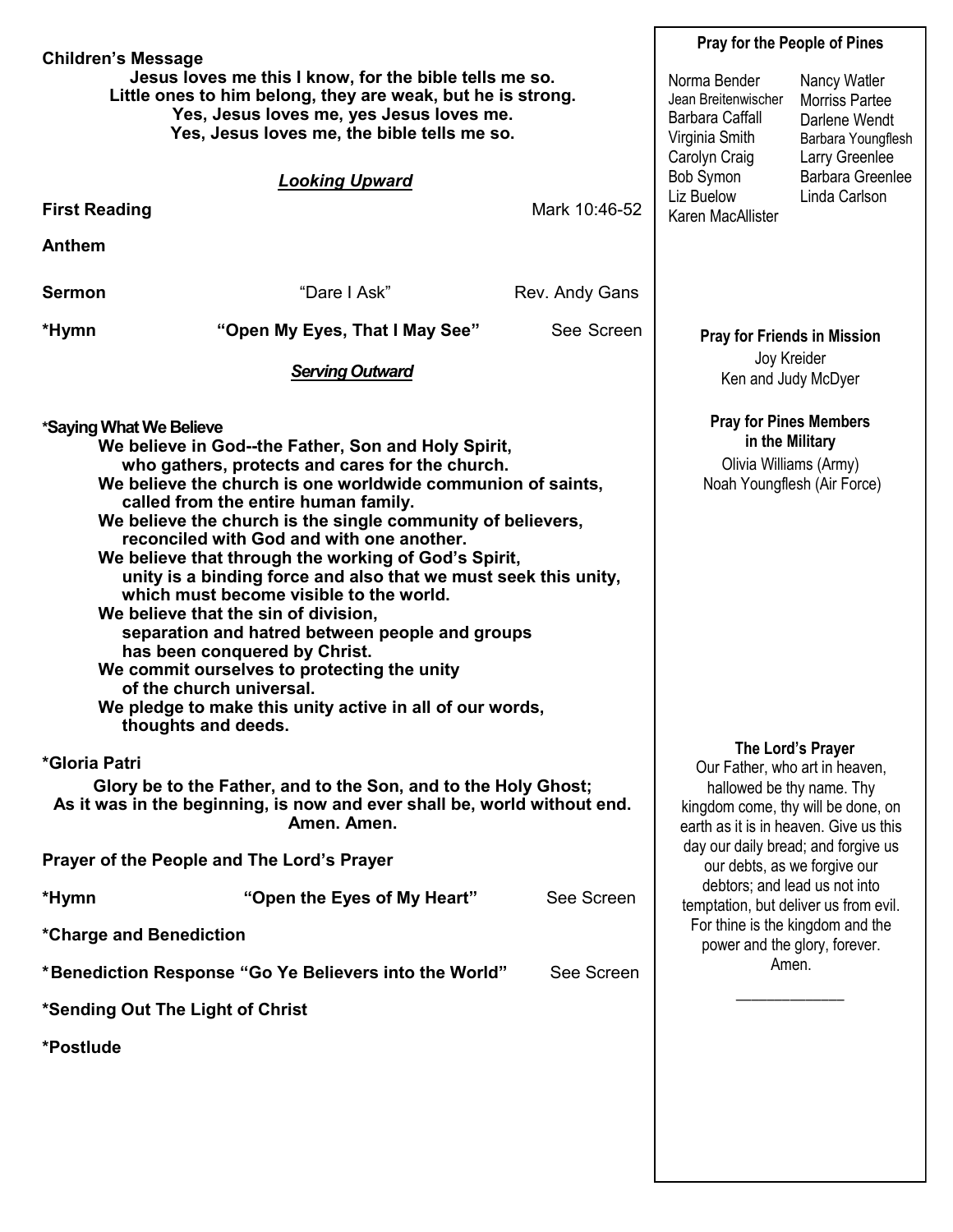# *Calendar for the Week of October 24, 2021*

| Today     | p.m.         | 5:00                                 | Incarnation Worship Service - Gym<br>Mosaic Crafts for the children - W12                                                                                                |
|-----------|--------------|--------------------------------------|--------------------------------------------------------------------------------------------------------------------------------------------------------------------------|
| Monday    | a.m.<br>p.m. | 10:00<br>4:00<br>6:30<br>7:30        | Office staff meeting - C3<br>This Week at Pines articles due<br>Session Meeting - C3<br><b>ALANON Group - Fellowship Hall</b>                                            |
| Tuesday   | a.m.<br>p.m. | 7:00<br>1:00<br>2:30                 | Men's Bible Study - by Zoom<br>Pines Needles Knitting Group - Prayer Room<br>Weekly Prayer Team                                                                          |
| Wednesday | a.m.<br>p.m. | 9:00<br>5:45<br>7:00<br>7:00<br>8:00 | <b>Bulletin Articles Due</b><br>Pines Pealers (Bell Practice) - C12<br>Choir Rehearsal - Choir Room<br>Incarnation practice - Sanctuary<br>Westside AA - Fellowship Hall |
| Thursday  | p.m.         | 1:00<br>7:00<br>8:00                 | Lectionary Bible study - by Zoom<br>Space City Singers - Fellowship Hall<br>Stephen Ministries - Parlor<br>AA - C3                                                       |
| Friday    | a.m.         | 5:00                                 | <b>BSF - Fellowship Hall</b>                                                                                                                                             |
| Saturday  | p.m.         | 6:00<br>6:30                         | <b>AA - C3</b><br>Mosaic Youth - Fellowship Hall                                                                                                                         |
| Sunday    | a.m.         | 9:00<br>9:15<br>9:30<br>10:45        | Nursery open<br>Foundations SS - Fellowship Hall<br>Alpha SS - C3<br>Worship Service - Sanctuary                                                                         |
|           | p.m.         | 5:00                                 | Incarnation Worship Service - Gym<br>Mosaic Crafts for the children - W12                                                                                                |

 $\lbrack \odot \rbrack$ 

**Instagram.com/pineshouston**

**SERMON NOTES** 

**Get the latest announcements and reminders right before events happen. Find us here: https://twitter.com/HoustonPines.** 

 **Find us on Facebook www.facebook.comPinesPresbyterian Church-1425251917704955/**

 **The newsletter is available in the Narthex for those unable to access it online.**